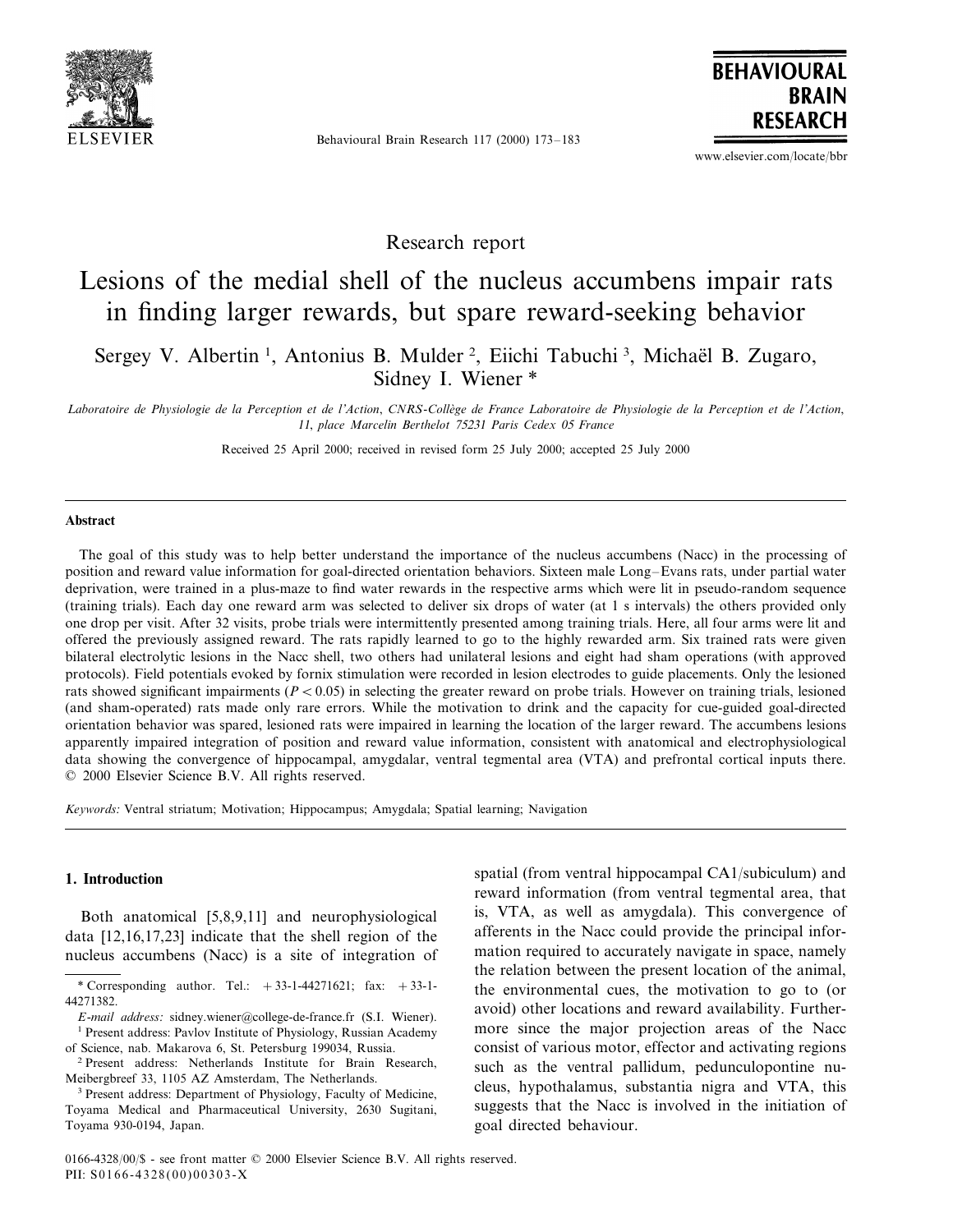However behavioral studies have revealed conflicting results following lesions of the Nacc. Electrolytic and neurochemical lesions of the Nacc induce impairments in alternation and reversal learning in the T-maze [2,24] and learning of a win/shift version of an eight-arm radial maze [22]. However Floresco, et al. [7] and Schacter, et al. [21] found no such impairments. Other studies have employed the T-maze that has been challenged as to whether it tests for spatial learning, or simply motor responses. In this task both Annett et al. [2] and Taghzouti et al. [24] concluded that the impairments demonstrated following Nacc lesions had no relation to spatial localization capacities in their rats.

Deficits in acquisition of the water maze task (with the submerged escape platform) are caused by Nacc lesions with ibotenic acid or intraccumbens haloperidol injections [20], but not by 6-OHDA dopamine depletion in Nacc and prefrontal cortex [10] or intra-accumbens lidocaine injections [7]. However the lesioned animals do eventually succeed at locating the platform [2]. This suggests that other brain systems can be involved in learning this task, albeit more slowly, perhaps by habit learning or simple guidance strategies rather than the use of configurational cues or 'mapping'. Thus successful performance in this task, at least with the analyses and criteria used by the latter authors, is possible with brain structures other than Nacc, and in this respect the water maze task lacks specificity.

In an attempt to surmount these difficulties in studying the specific role of the Nacc shell in orientation and displacement behaviors, we have developped a new behavioral task requiring rats on a daily basis to learn which maze arm is currently providing the largest rewards. Daily changes in the location of the largest reward prevents habit-learning from being employed successfully. Rather, the task permits analyses to discriminate several different types of strategies (motor response, place preference, or actual acquisition of a position-reward association). It also has low working memory demands. In addition, the frequent cue-guided trials provide a control for the level of motivation.

Possible reasons for the equivocal results concerning the role of Nacc (shell and core regions) in spatial behavior may be related to lesion-making methodology. Difficulties may arise from the fact that some studies include uncontrolled combinations of lesions to the shell and core regions of the Nacc, each of which have different anatomical connectivity and neurochemical properties. But even more anatomically selective lesions of the Nacc shell by micro-injections of lidocaine [22] or kynurenic acid (a glutamate antagonist) [21] have led to different results in rats performing the same win/shift version of the eight-arm radial maze. Perhaps this is caused by anatomical constraints: the thin Nacc shell extends along the medial and ventral surface of the Nacc core for its entire rostro-caudal extent. Small

single injections might have inactivated different fractions of the Nacc shell, and risked nonetheless to have spread to the adjacent core. Furthermore fibres of passage would continue to innervate the spared portions of the Nacc shell.

Here we selected the electrolytic lesion technique. This permitted electrode placements under guidance of field potentials evoked by fornix stimulation. In this way, its position in the hippocampal projection zone could be directly verified. In addition, a massive destruction of afferent fibers from hippocampus was desirable since the shell region of nucleus accumbens is too widespread and narrow to conveniently permit a comprehensive but restricted series of microlesions. Since anatomical studies have shown that the hippocampal and amygdalar inputs to the nucleus accumbens enter through the dorsal part of the medial shell, medial to the anterior commissure [8], we directed lesions to this zone. Thus while no lesions were made to the ventral shell, the anatomical data indicate that these electrolytic lesions also likely interrupted its afferents from amygdala and hippocampus. Some of these results have previously been presented in abstract form [1].

## **2. Material and methods**

### <sup>2</sup>.1. *Experimental animals*

Sixteen male Long–Evans rats (320–350 g; CERJ, Le Genest-St-Isle, France) were water deprived during weekdays and maintained at not less than 85% body weight. Food was provided ad libitum. Animals were weighed and examined daily. In training and recording sessions the rats were permitted to acquire water until satiation, then supplemental water was provided as necessary to maintain body weight. Rats were permitted to rehydrate completely prior to weekends. All animal experimental protocols as well as housing conditions were in strict adherence with institutional, national and international standards and regulations. The animals were maintained in an animal care facility with lighting on a 12 h on/12 h off cycle.

### 2.2. Behavioral task and experimental design

In a square black curtained enclosure  $(3 \times 3 \text{ m}, \text{ see})$ Fig. 1), a white poster board  $(180 \times 60$  cm) was mounted on the wall opposite the entrance. The poster board was lit up during training and experiments and served as the principal environmental cue. The experimenters and all equipment were outside the curtains. An elevated black platform (180 cm diameter) was situated at the center of the enclosure. Barriers in the form of outwardly inclined wall inserts (25 cm high) were positioned on the platform to form a plus maze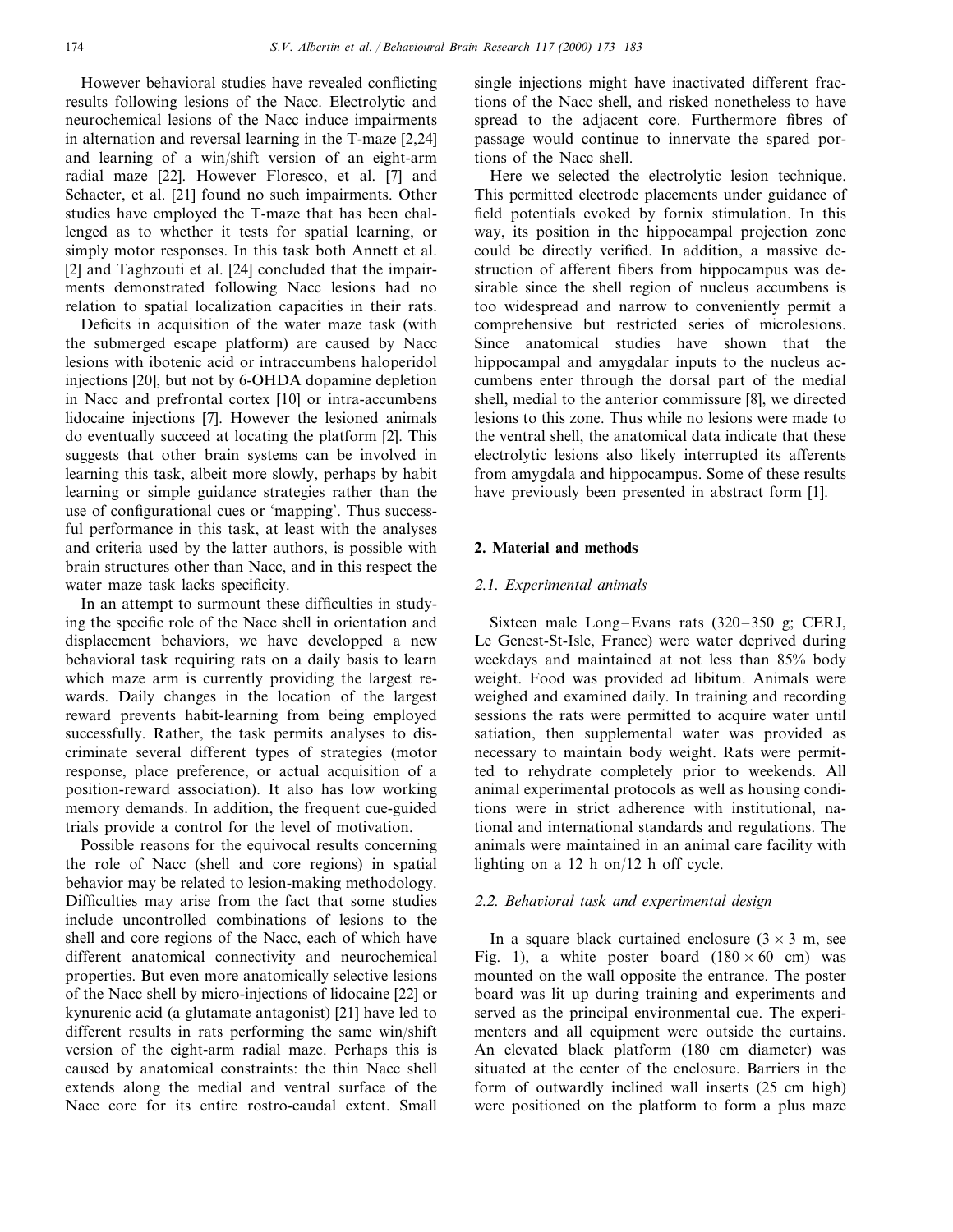

Fig. 1. The experimental plus maze was bordered by inclined walls and had four identical reward boxes. In the automated task under computer control, drops of water were delivered from water reservoirs through the respective solenoid valves when the rat blocked the photodetectors. There were two principal landmark cues on the walls outside the maze to aid the rat in orienting in the experimental environment.

with 30 cm wide arms. At the end of each arm were identical alcoves ('reward boxes';  $30 \times 30 \times 30$  cm). In each box, near the edge of the platform, was a short cylinder with a slight recess at the center of the top surface. A hole drilled from the bottom of this recess to the bottom of the cylinder transmitted water rewards which arrived via tubing connected to a solenoid valve and an elevated reservoir. Mounted in the back of the reward box was a highly contrasted, mobile polyhedron that served as a visual cue. The cues were identical in each reward box and could be illuminated independently under computer control. Delivery of water rewards in the respective boxes was automatically triggered after the rat arrived and tripped a photobeam mounted above the water reservoir.

## <sup>2</sup>.3. *The beha*6*ioral task* (*Fig*. 2)

During training trials, reward boxes were illuminated one by one and water rewards were only available at the lit box. When the rat arrived at the center a photodetector automatically triggered the light to go on at the next reward box. There was no signal for error trials other than withholding water, and the box remained lit until the rat arrived there. The reward boxes were lit in a pseudo-random sequence that never pro-

# Training trials:



Fig. 2. The behavioral task. The rats were trained to get water rewards at the lit box (training trials). The boxes were lit in a random sequence. When the rat arrived at the center an automated system triggered the next light, and arrival at the lit box triggered the water reward. Each day a different box was selected to deliver six drops of water while the others delivered only one drop. After 32 visits, probe trials were intermittently presented: all four boxes were lit and armed. Although all boxes provided their ration of water on probe trials, the rats rapidly learned to go to the box delivering six drops of water.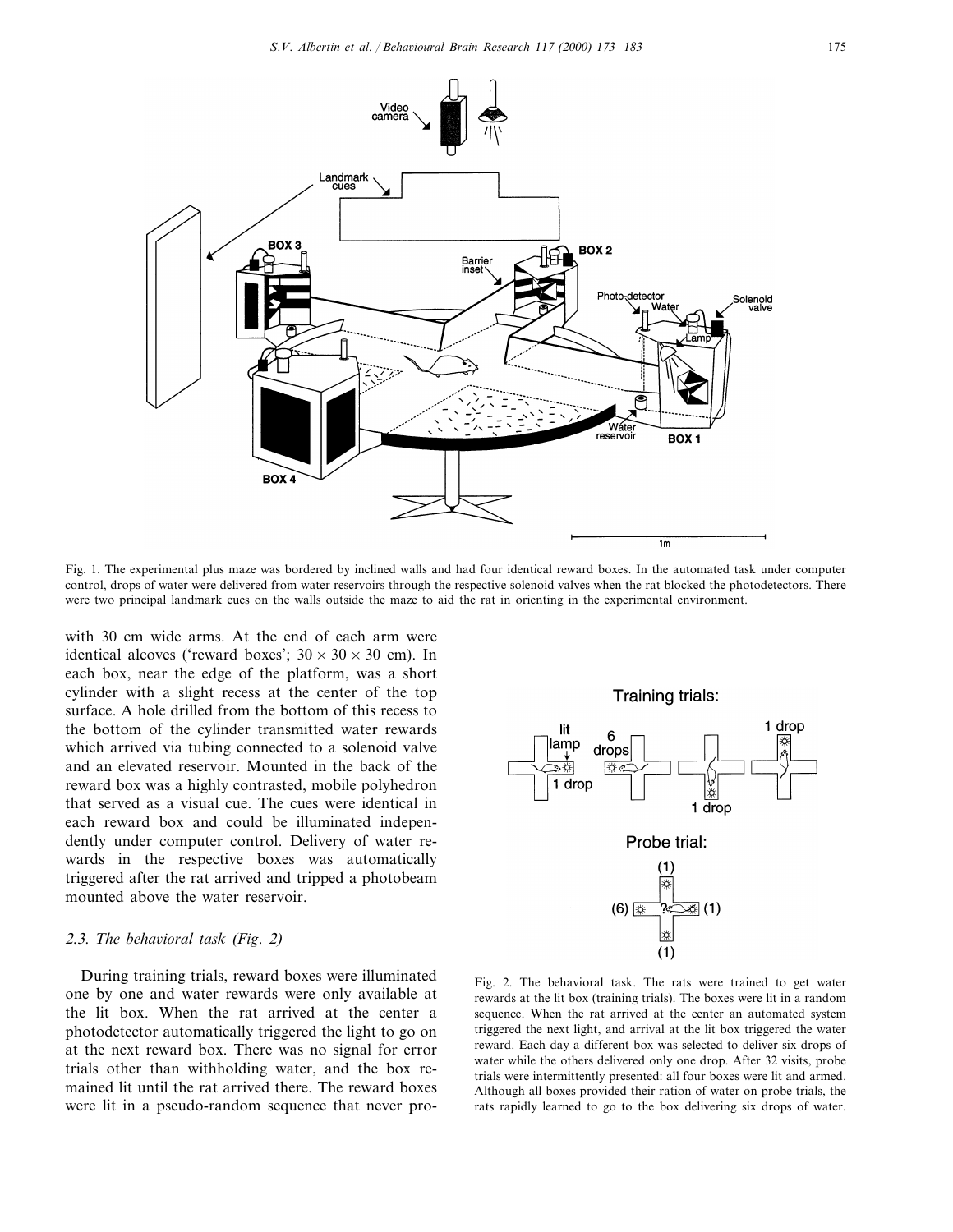vided more than two successive rewards at the same arm and also avoided requiring more than two successive repetitions of the same type of re-orienting movement upon returning to the maze center (turning left, right or by 180°, going straight ahead). Each day one of the alcoves was selected to deliver six drops of water at 1 s intervals while the others delivered only one drop (calibrated at  $30 \text{ }\mu\text{l}$ ). When the rat arrived at this reward box, this triggered the delivery of the appropriate amount of water. After 32 training trial visits (including eight visits to the arm dispensing six drops of water), probe trials were presented at irregular intervals among the training trials. For probe trials all reward boxes were lit and enabled to deliver their assigned volume of water. Although on probe trials visits to any of the boxes successfully triggered water delivery, the rats rapidly learned to go to the box delivering six drops of water. Since this was the default behavior of all rats, visits to maze arms providing only one drop of water during probe trials will, for brevity, be referred to as 'error trials'. The timing of the blocking and unblocking of the photobeams as well as opening of solenoid valves were all coordinated by our own software (based on programs written by Dr O. Trullier), and executed and recorded by the DataWave data acquisition system (Longmont, CO, USA).

### <sup>2</sup>.4. *Performance measures*

In each session at least ten probe trials were run, and the score was calculated as the percent of these trials performed correctly. Each rat was tested for 5 successive days prior to surgery, and five more after recovery from surgery. An analysis of variance examined repeated measures in the lesion and sham groups. Pairwise *t*-tests compared the pre-surgery and post-surgery scores measured for each animal. Analyses of response bias in error trials were conducted using the chi-square test. Statistical tests were performed with Statistica® (Tulsa, OK) or Microsoft® Excel.

Testing began about 1 week after the surgery and was repeated on 5 consecutive days. Rats in the lesion group were tested for 2 or 3 additional (and consecutive) days to allow for the possibility of slower relearning of the task. In these cases only data from the final 5 days of testing were analyzed statistically (to assure equal numbers of measures for the pair-wise *t*-tests).

#### <sup>2</sup>.5. *Lesion surgery*

After reaching plateau levels of performance, eight rats were operated surgically to make electrolytic lesions of the Nacc while eight others had sham lesion operations. Rats were returned to ad libatum water for at least 2 days prior to surgery. First they were tranquilized with 0.1 ml xylazine (Rompun®) intramuscularly then anesthetised with 40 mg/kg pentobarbital. The Nacc lesion electrode placement was made by recording from it field potentials evoked by hippocampal stimulation. A pair of 60 µm diameter insulated stainless steel stimulating electrodes separated by one mm were placed in the fornix/fimbria  $AP -1.3$  mm, ML 0.9 and 1.9 mm). The final depth of the placement of the stimulation electrodes was 3.7 mm, but they were first lowered to 4.0 mm, then raised to overcome possible indentation of the surface without penetration. The lesion electrode (an etched 200 µm acupuncture needle treated with insulating varnish) was placed ipsilaterally under stereotaxic control at AP 1.4 mm, ML 0.7 mm. Stimulus volleys  $(0.2 \mu s, bipolar, 0.4-0.6 \mu A)$  were delivered to the ipsilateral fornix via the bipolar electrodes. Signals in the lesion electrode were filtered (300–5000 Hz) and amplified with an A-M Systems model 1800 differential amplifier. Data were acquired on a PC hard disk with a Cambridge Electronic Design 1401 data acquisition system (Cambridge, UK) employing their SIGAVG® program which sampled at 5 kHz averaged over 16 stimuli with at least 7 s intervals between each pulse. Positive field potentials at delays 8 and 20 ms (characteristic of the fornix to accumbens pathway [3]) were searched for in recordings at 0.5 mm intervals at depths ranging from 4.5–8 mm (see Fig. 3). Two or three electrolytic lesions (typically  $100 \mu \text{Amp}$ ) cathodal current for 20 s) were applied at points separated by 0.6–1.0 mm centered within this zone. Lesions were made only along one electrode track starting ventrally then progressing dorsally. If no satisfactory field potentials were evoked along the electrode track, responses were tested at a different electrode placement. Control animals were also operated using the same procedures except that (for six of the eight) only the stimulating electrode was implanted, and the same stimulation was applied 50 times, again respecting the minimum 7 s interval between successive pulse trains. The stimulation procedure was repeated on left and right sides in lesion and sham operated animals. The scalp was closed with suture and treated with Betadine®. The other two sham operated animals only had scalp incisions while under anesthesia.

# <sup>2</sup>.6. *Histology*

At the end of the experiments, the rats were given full access to food and water. An overdose of pentobarbital was followed by transcardial perfusion with phosphate buffered saline followed by 4% formaldehyde solution in phosphate buffer. Histological sections were cut on a freezing microtome and stained with cresyl violet. The extent of the lesion site was identified as the zone with no remaining neurons.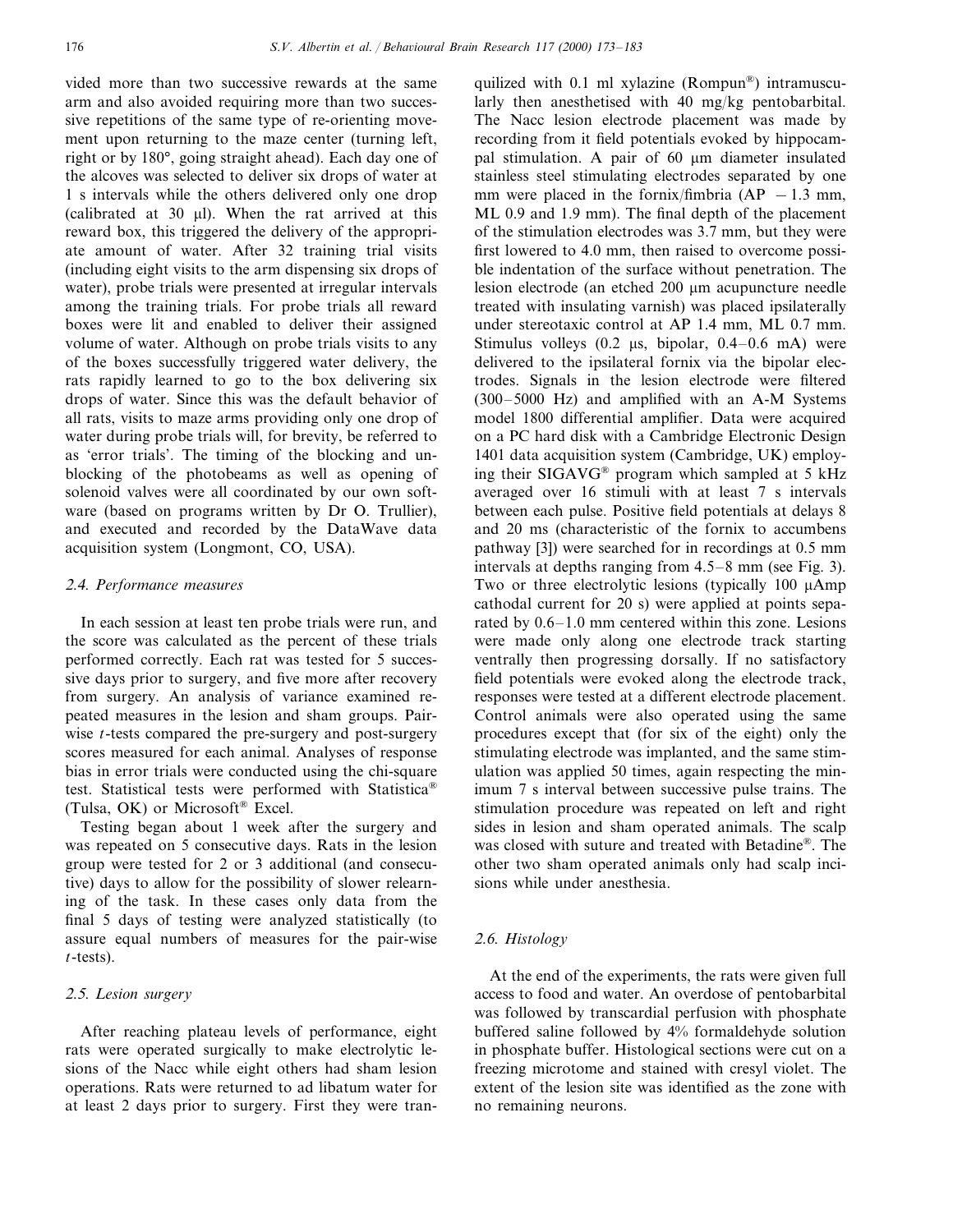

Fig. 3. To the left are the sites of electrolytic lesions. The placements were guided by field potentials evoked by fornix stimulation. Numbers correspond to recording sites; these are 0.5 mm apart. The evoked potentials for the respective sites 1-6 are shown to the right. The sites indicated 'L' correspond to where current was applied through the electrode. (Rat 2-1)

## **3. Results**

The stereotaxic placement of the lesion electrode was confirmed by recording the characteristic positive potentials at latencies of 8 and 20 ms that were evoked by electrical stimulation of the fornix. Fig. 3 shows an example of the reconstruction of the lesion sites and the corresponding field potentials evoked in an electrode track in one of the rats. This corresponds to the coronal plane 1.0 mm anterior to bregma [19]. Recording sites 3, 4 and 5 show the prominent evoked potentials (averaged over ten sweeps), while responses were weaker at position 6. Note that the lesion extends deeper than the site of application of current.

The extent of the damage in each of the lesioned rats is shown in Fig. 4. In the lesion group, cell death in the Nacc was in general restricted to the medial shell region, rarely extended to the ventral shell and never spanned the entire rostro-caudal extent of the shell. In isolated cases damage extended to ventral pallidum, interstitial nucleus of Cajal, islands of Calleja, lateral

septum, medial septum, nucleus of the vertical limb of the diagonal band, olfactory tubercle, anterior commissure as well as the medial part of the Nacc core. Usually lesions were in the form of vertically oriented cylinders of diameter  $200-300$  µm. Rats  $2-2$  and  $2-3$ had only unilateral lesions. Rat 1–5 had only a unilateral lesion in a zone medial to the Nacc shell and was excluded from further analysis. Rat 2–6 also had a lesion in the latter zone as well as a well-placed lesion along the medial shell/core border contralaterally  $-$  it was retained for analyses. Damage to the fornix (from stimulation electrodes) ranged from minor (track of electrode entry) to negligeable in control and lesion groups (not shown).

Rats were weighed each day. The average weight was computed for each animal for the weeks of pre-operation and post-operation testing. During both of these periods the rats were under water deprivation schedules. The overall average increase in weight was 6.6% for the sham lesion group and 3.0% for the Nacc lesion group. A *t*-test failed to show a significant difference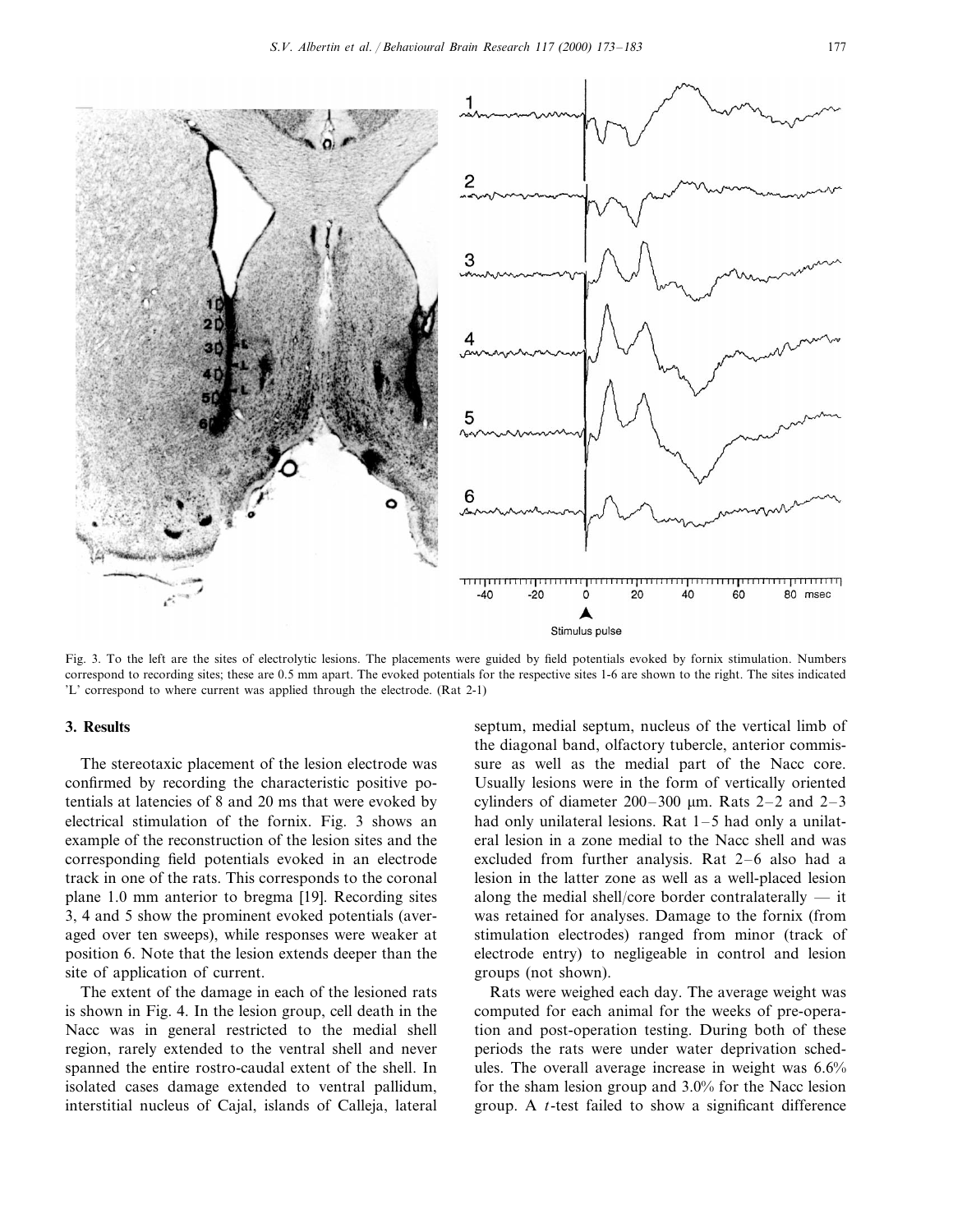

Fig. 4. The section with the maximal extent of the lesions in the coronal plane for each of the rats in the lesion group are indicated by the solid black regions ventral to the lateral ventricles. In general, the lesions were vertically oriented cylinders 200 to 300 mm in diameter. The numbers below each tracing identify the animal. The tracings of the lesions have been superimposed upon figures have been adapted from Paxinos and Watson [19] with permission. Scale bars are 1 mm.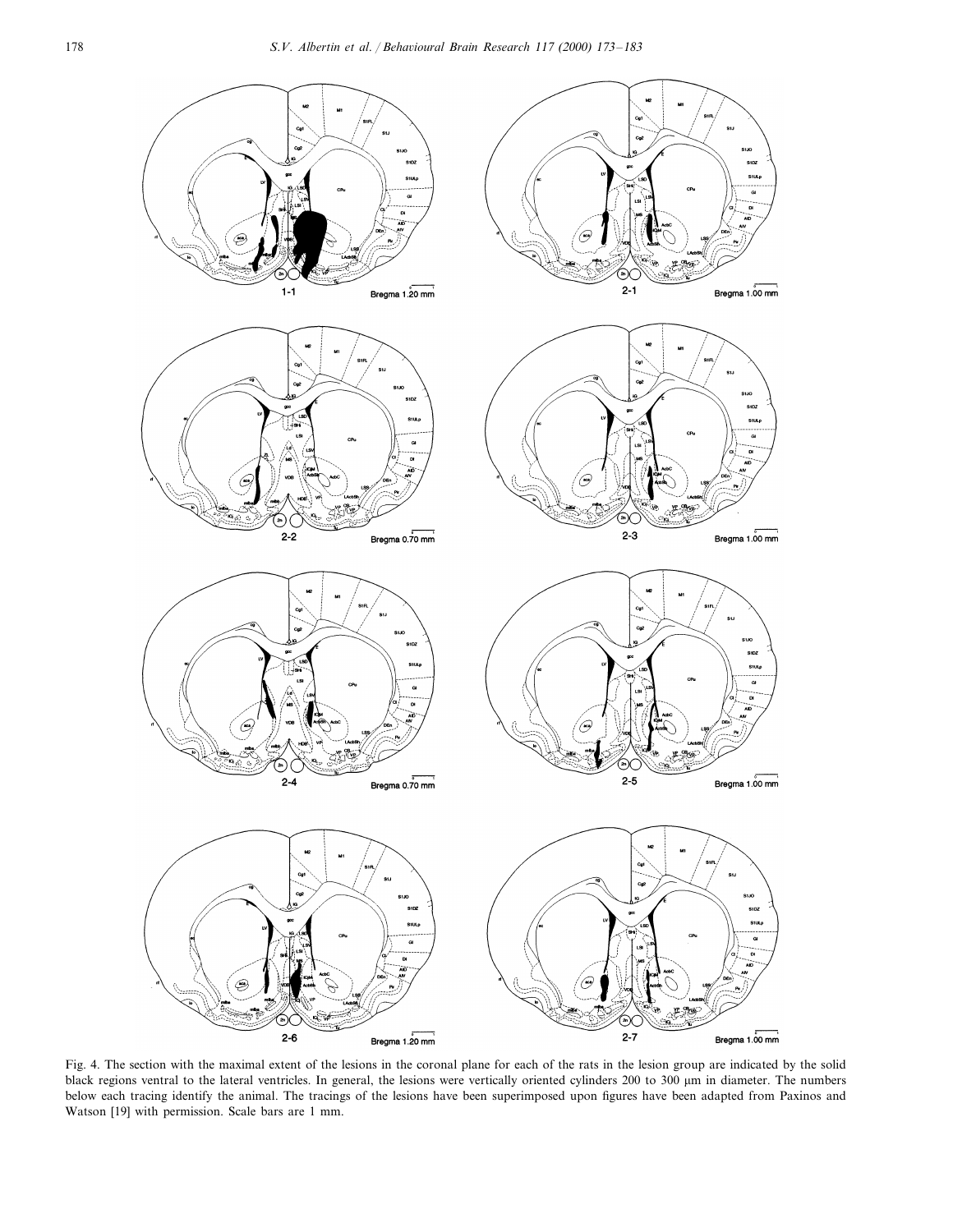between the weight increases of the two groups  $(P =$ 0.072).

### <sup>3</sup>.1. *Beha*6*ioral performance during recording sessions*.

Rats of both groups performed almost perfectly on the (light-cued) training trials both prior to and after surgery. The repeated-measures analysis of variance showed significant differences between lesion and sham groups  $(F(1, 14) = 21.78, P < 0.0004)$ , between pre- and post-surgery  $(F(1, 14) = 498.06, P < 0.0001)$  as well as the interaction between these two factors  $(F(1, 14))$ 316.61,  $P < 0.0001$ ). The overall mean score in the sham group diminished only slightly, from  $77.3 + 2.4\%$ 



Fig. 5. Performance prior to and after surgery in the sham and lesion groups. Each rat was tested for 5 days prior to and after surgery. The weekly averages for each rat were then pooled for the respective groups.

Table 1 Comparisons of performance prior to and after surgery

|             | Mean % correct                |              | $t$ -test<br>$P$ values |  |
|-------------|-------------------------------|--------------|-------------------------|--|
| Rat         | Pre-surgery                   | Post-surgery |                         |  |
|             | Accumbens medial shell lesion |              |                         |  |
| $2 - 1$     | 68.6                          | 37.2         | 0.0135                  |  |
| $2 - 2$     | 77.0                          | 40.8         | 0.0021                  |  |
| $2 - 3$     | 81.6                          | 45.6         | 0.0013                  |  |
| $2 - 4$     | 87.6                          | 44.4         | 0.0000                  |  |
| $2 - 5$     | 79.0                          | 35.0         | 0.0026                  |  |
| $2 - 6$     | 83.2                          | 43.8         | 0.0001                  |  |
| $2 - 7$     | 82.2                          | 43.8         | 0.0072                  |  |
| $1 - 1$     | 72.5                          | 36.7         | 0.0051                  |  |
| Sham lesion |                               |              |                         |  |
| $3 - 1$     | 73.8                          | 65.7         | 0.4753                  |  |
| $3 - 2$     | 64.5                          | 62.8         | 0.8149                  |  |
| $3 - 3$     | 78.5                          | 77.2         | 0.8763                  |  |
| $3 - 4$     | 81.0                          | 75.8         | 0.3893                  |  |
| $3 - 5$     | 78.5                          | 69.3         | 0.3329                  |  |
| $3 - 6$     | 71.5                          | 65.2         | 0.1056                  |  |
| $1 - 2$     | 82.5                          | 80.0         | 0.7650                  |  |
| $1 - 4$     | 88.3                          | 88.3         | 1.0000                  |  |

(SEM) prior to surgery to  $73.0 \pm 2.9$ % afterwards (*t*test  $P = 0.307$ ; Fig. 5). However in the lesion group the performance average on probe trials plummeted to  $40.9 \pm 1.4\%$ , from initial levels of  $79.0 \pm 2.0\%$  (*t*-test  $P < 0.0001$ ). Furthermore dependent t-tests compared, for each individual rat, data measured in the respective weeks prior to and after recovery from surgery (Table 1). Each rat in the lesion group showed significant decreases in performance after surgery while no difference was observed in any of the sham lesioned rats. Even after 1 week of retraining, the best single session performance in the lesion group was 55%. Sham operated controls showed no significant differences in the level of accuracy as compared with pre-operation testing. There were no clear tendencies for performance improvement (or deterioration) over the course of the week of testing in either group. Thus in the group analyses above, the results were averaged for each rat for the pre- and post-surgery periods, respectively.

In order to determine whether the errors made by the lesioned rats were random, or rather involved some types of stereotypy, further analyses were performed on their data. The errors on probe trials were analysed to test for two types of perseverance: place preferences or motor responses (turning left, right or going straight or turning 180° at the center). First the errors were examined to determine if the rats showed preferences for particular maze arms (see Table 2). The  $\gamma^2$  statistic tested whether visits to maze arms on the error trials were disproportionately distributed. In analyses of data pooled from the 5 days of post-operative testing, four of the rats  $(1-1, 2-1, 2-3, 2-5)$  showed significant bias in error probe trials, that is, the rats tended to go to certain maze arms more than others ( $\chi^2$  test,  $P < 0.05$ ). In analyses of the individual post-operative sessions for each of the eight lesioned rats (five sessions each), in the 'error' probe trials, visits were disproportionately distributed among the boxes in 13 (32%) of the sessions ( $\chi^2$  tests; *P* < 0.05). In rats 2–3 and 2–5 this preference for certain maze arms occurred in three of the five sessions, and in two of five sessions in rats 2–1 and 2–4. In all of these sessions, and three sessions in other rats with significant bias in cup selection, the majority of the error choices were for only two of the four maze arms (those opposite the wall with the large visual cue, in the foreground of Fig. 1). However the identities of the preferred arms varied from day to day and among the animals. In seven of the 13 sessions with visits unequally distributed among the low reward arms, a preferred arm was the highly rewarded arm of the previous day, despite the fact that performance on the previous day had been poor (40% correct) in all cases. In six of these seven sessions the preferred, rewarded arms of the previous day were those oriented toward the curtain opposite the large cue. (This curtain separated the experimenters and instrumentation from the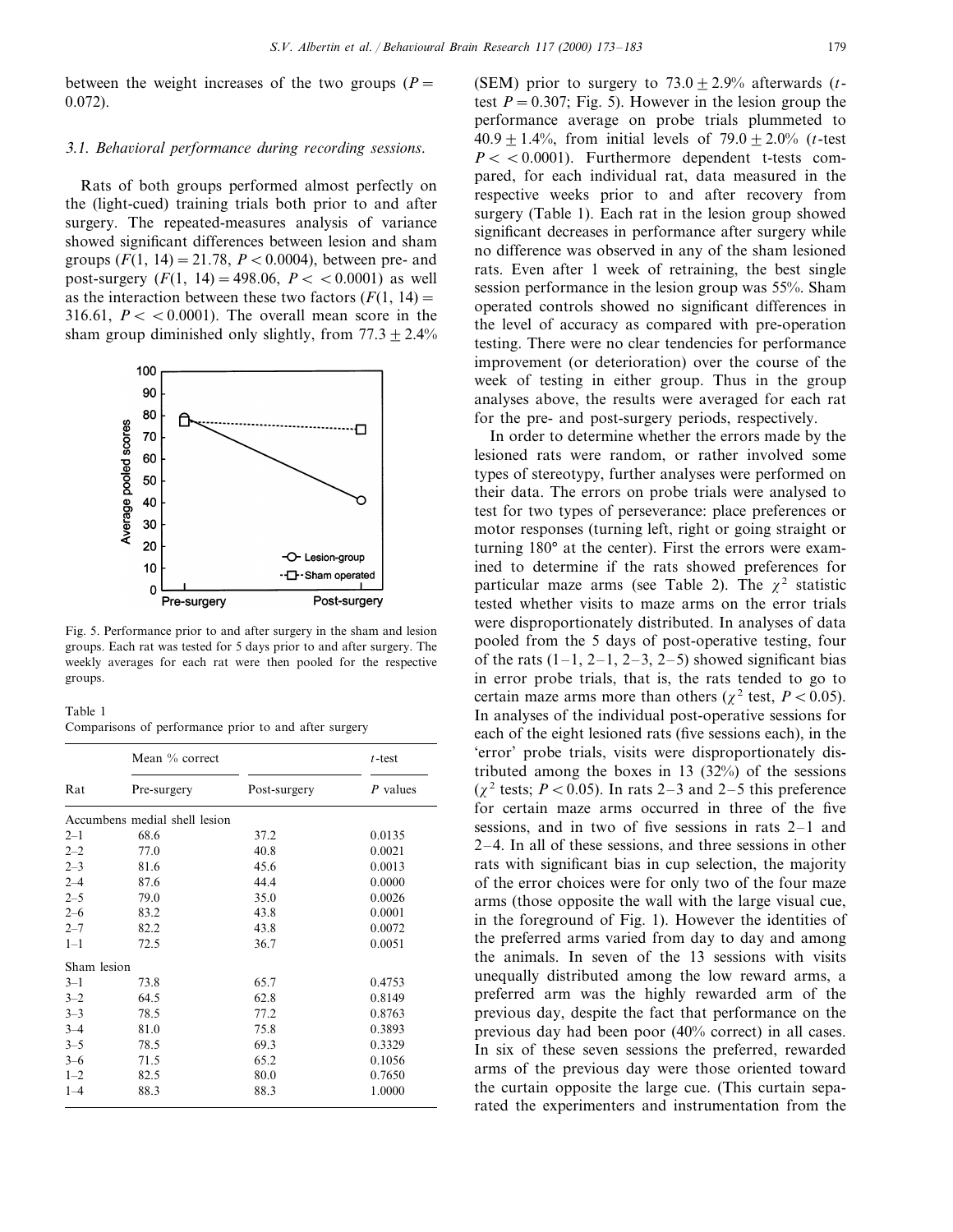| Table 2                                                             |  |  |  |  |  |
|---------------------------------------------------------------------|--|--|--|--|--|
| Summary of error types in Nacb lesioned rats over 5 days of testing |  |  |  |  |  |

| Maze arms visited during error trials |                 |                |             |                 |                              | Preferred re-orientation directions |      |               |         |                            |    |  |
|---------------------------------------|-----------------|----------------|-------------|-----------------|------------------------------|-------------------------------------|------|---------------|---------|----------------------------|----|--|
| Rat number                            | Arm 1           | Arm 2          | Arm 3       | Arm 4           | P value of $\chi^2$ Straight |                                     | Left | Right         | reverse | P value of $\chi^2$<br>Sum |    |  |
| $1 - 1$                               | 3 <sup>a</sup>  | 13             | 4           | 13              | 0.035                        | 11                                  | 14   |               |         | 0.023                      | 33 |  |
| $2 - 1$                               | 23              | 10             | $2^{\rm a}$ | 11              | 0.001                        | 10                                  | 8    | 15            | 13      | 0.471                      | 44 |  |
| $2 - 2$                               | 18              | 12             | $6^{\rm a}$ | 19              | 0.187                        | 20                                  | 25   |               |         | 0.000                      | 55 |  |
| $2 - 3$                               | 15              | 4              |             | 20 <sup>a</sup> | 0.000                        | 10                                  | 13   | 13            | 10      | 0.854                      | 26 |  |
| $2 - 4$                               | 19              | 13             | $4^{\rm a}$ | 16              | 0.101                        | 18                                  | 8    | 18            | 8       | 0.052                      | 48 |  |
| $2 - 5$                               | 16 <sup>a</sup> | 6              | 4           | 25              | 0.000                        | 14                                  | 21   | 9             |         | 0.027                      | 35 |  |
| $2 - 6$                               | 13              | 8 <sup>a</sup> | 10          | 19              | 0.290                        | 24                                  | 14   | 10            |         | 0.000                      | 42 |  |
| $2 - 7$                               | 9               | 19             | 10          | $13^{\rm a}$    | 0.136                        | 13                                  | 30   | $\mathcal{L}$ | 6       | 0.000                      | 38 |  |

<sup>a</sup> This arm was the correct choice on 2 testing days while the others were correct only once. Fewer errors would be expected here.

experimental apparatus.) Thus these error types are partially confounded: the tendencies toward errors at these reward boxes might be related to latent or implicit learning of the reward distribution of the previous day, perhaps in association with some other factors concerning these maze arms. Nonetheless these animals maintained a clear capacity for place preferences. In contrast the same analyses of error trials in the sham lesioned rats showed no significant preference for particular reward boxes or for the box most highly rewarded in the previous session. However the small number of errors in this group may have obscured possible minor tendencies for place preferences.

Secondly, the error trials were studied with respect to the movement that the rat made at the center when re-orienting from the previously visited arm toward the (incorrect) arm providing only one drop of water. This compared the incidence of left turns, right turns, proceeding forward or going in reverse, assuming that these would be equally distributed among the low reward arms. The analyses showed that the re-orienting movements of the rats at the maze center were not equally distributed on error trials in 30% of the sessions. These same sessions only rarely (two out of 40) also showed disproportionate distributions of error visits to particular maze arms in the analyses of the preceding paragraph. In order to determine whether individual rats tended to turn in a particular direction (or go straight ahead) during error trials, the total number of incidences of each type of movement was accumulated for the 5 day testing period (Table 2).  $\chi^2$ analyses of these data showed significantly disproportionate distributions of these orientation movements in error probe trials in rats  $1-1$ ,  $2-2$ ,  $2-5$ ,  $2-6$  and  $2-7$ . In four of these rats, during error trials there were from 2.5 to 15 times fewer turns by 90° to the right (and straight ahead) than to the left, and few 180° turns. In rat 2–4, the result of the  $\chi^2$  test missed significance  $(P = 0.052)$  but there were over twice as many errors involving turning to the right and straight ahead as there were for turning 90° to the left as well as by 180°. The two rats with unilateral lesions showed performance levels and error patterns indistinguishable from those of bilaterally lesioned animals, an observation to be replicated with a larger data set. All but two of the sham lesioned rats also showed significant preferences for certain movement types in their error trials. Interestingly, in all of the latter rats with sufficient data, most errors also involved left turns at the choice point, while 180° turns were least common.

Note that in the analyses of data pooled over all post-operative trials, lesioned rats 1–1 and 2–5 both had significant arm preferences and re-orientation preferences during error trials. These two effects do not appear to be confounded (for example, left turns and visits to cup 1 always occurring together on error trials). In the error analyses of individual sessions from these two rats, only one (of ten) showed significance for both types of bias ( $\chi^2$  test). The remaining rats showed either arm preferences or dominant re-orientation movements within a given session. These data indicate that arm preference and movement preference were alternate and unrelated strategies.

### **4. Discussion**

The principal findings of this study are that electrolytic lesions of the medial shell of the Nacc impair learning to go to the maze arm providing the largest rewards, but preserve reward-seeking behaviour that is guided by a visual cue. The latter result, and the fact that the weights of the lesioned animals remained normal, confirms that they were capable of being motivated to execute orienting behaviours toward reward sites [13,22]. Thus the failure in probe trials to seek out the greatest reward was not due to a lack of motivation. In the first part of each session when only training trials were presented, the rats had at least eight trials at the arm providing the largest reward. There rats always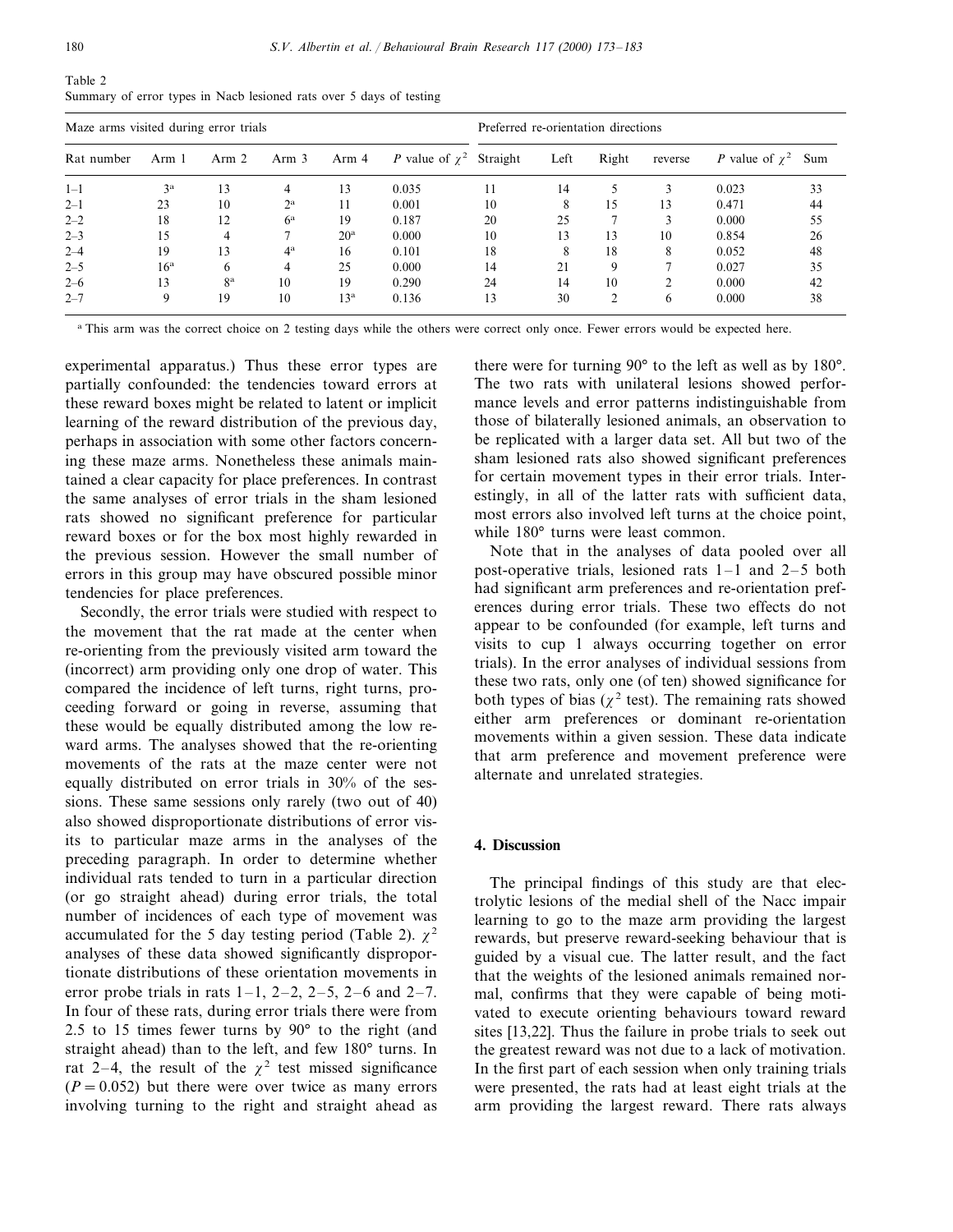remained until the sixth drop of water was delivered and the cue light was turned off. This and the fact that the six water drops were distributed at 1 s intervals provided the rats ample opportunities to register that greater quantities of water were being given there. In addition, the probe trials were presented intermittently among cue-guided training trials that continued to include visits to the arm providing large rewards.

In the animals with accumbens lesions, reward box choices did not become completely random. Rather, most of the rats tended to show preferred error types, albeit not in a completely consistent manner over all sessions. Two strategies were detected: repeated visits to certain arms, and repetition of the same turning (or continuing straight ahead) responses at the maze center. Both of these could be considered as examples of types of perseverative or habit-like behaviors that have been shown to be preserved after lesions of the hippocampal system. The lesioned rats did show a tendency to visit certain arms more than others in probe trials in 30% of the sessions. This shows that these rats were able to distinguish, to some degree, among the respective arms. However preferences were for two among the four maze arms, indicating more a generalized taxis-like response in relation to cues rather than a precise maplike representation or accurate utilisation of cue configurations in these accumbens lesioned animals. While the rats were able to discriminate cues distinguishing the maze arms, there was an impairment in the ability to associate these cues with the position of the highly rewarded arm or the movements necessary to orient towards it.

A particularly intriguing observation was that the preferred maze arms during error trials often corresponded to the arm providing the large reward on the previous day. This was surprising since performance on the previous day was poor in comparison with pre-operation scores. This suggests that the rats might have been gradually acquiring information on the previous day that they were unable to express until the following day, when the information was no longer valid. If this can be confirmed, it would be consistent with the notion that, in the case of dysfunction in the hippocampal-accumbens system, alternate pathways such as dorsal striatum [6,14,18] persist in mediating other types of learning. However the delay in acquiring the previous day's correct response observed here indicates that the time course of these types of learning is slower, and in our paradigm the daily change in the highly rewarded location foiled their effectiveness. While rats with accumbens lesions have slower acquisition in the Morris water maze (with the submerged platform), they do eventually reach normal levels of performance, typically after several days [2,20]. It must be recalled that in these studies the platform location remains constant, and there are a limited number of departure points.

Our results suggest that these accumbens lesioned animals had eventually learned taxis-like habits to approach the platform from each of the (typically four) departure points in the water maze.

The principal difficulty for the lesioned rats during the probe trials then was more likely related to an inability to register or recall the location of the arm with the greatest reward. There are several possible processes which could underlie this. Since the arms of the maze were identical, on probe trials when all four reward boxes were lit, there remained only room cues to guide the rat to orient to the box with the greater reward. This could have been accomplished in several different ways, as discussed by Trullier et al. [25]. In one scenario, the rats could have associated the subsequent large reward with (a) the view experienced when arriving at the choice point at the center of the maze from each of the three respective arms, and (b) the appropriate orienting movement to enter into the highly rewarded arm. Another way would be for the rat to form a map-like representation of the position of the highly rewarded box in the room, and to compare its current position and orientation with this representation to determine the appropriate orienting behavior. Of course if there were perceptible differences between the arms these too could, hypothetically, be employed as well. But such a strategy (guidance by local cues) was preserved in our accumbens lesioned rats in training trials, and the poor performance of these animals in the probe trials indicates that if this strategy was employed then, it was not done effectively.

On about 30% of the error probe trials the rats made non-random choices of orienting movements at the choice point at the center of the maze. This was observed in five of the eight lesioned rats. While the movements were inappropriate, this nonetheless shows that in these sessions, these rats were capable of programming specific orienting movements. This may be interpreted as a simple motor response strategy, which has also been shown to be preserved after hippocampal system lesions in numerous studies. All but two of the sham lesioned rats also made particular orienting movements on error trials. Thus this strategy is not completely suppressed in animals showing normal performance levels. Even in the presence of intact hippocampal-accumbal pathways there appears to be a dynamic competition among the pathways involved in the choice of goals for orientation and displacement behaviors.

Taking into account the relatively small size of the lesions, and the sparing of large parts of the Nacc shell, the performance impairments are remarkably consistent and severe. The efficacy of these small lesions may also be explained by neuroanatomical findings. The tracttracing study of Groenewegen et al. [8] showed that afferent fibers from the hippocampus as well as magno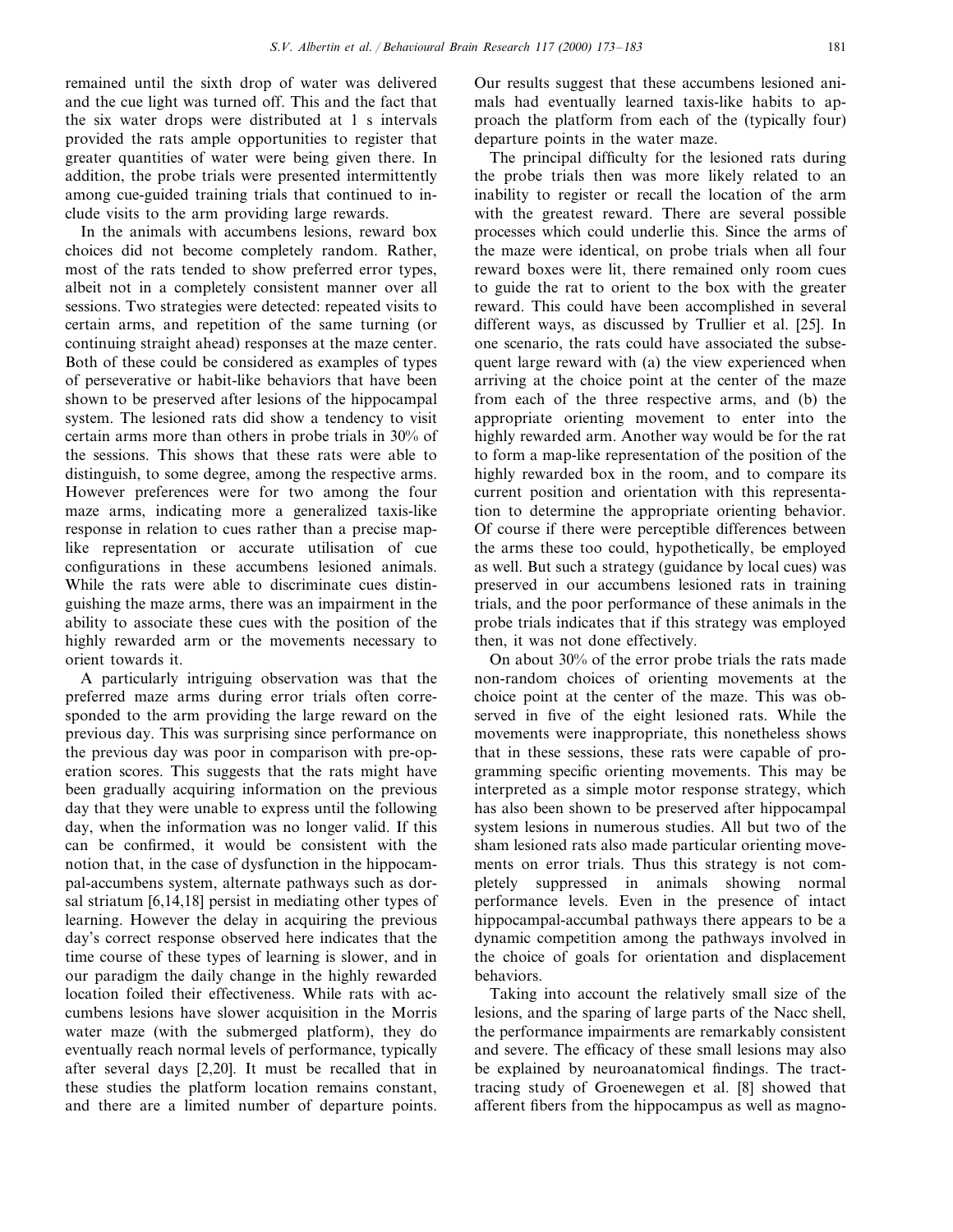cellular basal amygdala enter the accumbens dorsally through the medial shell region at locations corresponding to where our lesions were placed. Thus the behavioral changes brought on by these electrolytic lesions could well be due to destruction in these afferent pathways, as well as of the cell bodies in these regions. While in some cases the lesions also spread to other nuclei, impairment in probe trials and spared capacities in the light-guided trials were always present if there was Nacc shell damage. Even unilateral lesions had profound effects on behavioral performance (rats 2–2 and 2–3). Unilateral lesions of the dorsal striatum have also been shown to be effective in disrupting behavior [4].

The evoked potential technique proved quite useful in locating a small, elusive brain structure. A useful pilot experiment is to map in a grid of electrode penetrations the evoked potentials corresponding to respective brain structures in the region of interest. These profiles can then be used to determine and correct the lesion electrode position in trained experimental animals.

The present task should prove to be valuable for future studies in rats, and possibly in mice. It requires the animal each day to learn a new reward-place association and permits continuous dissociation of cue-guided and memory guided goal seeking. Error analyses permit the assessment of place preference and of motor habit strategies. The animals learn the task easily. Once installed, the maze is easy to operate under automatic control. Data analyses can also be carried out automatically by appropriate software analysing the timing of the rat blocking the various photodetectors. Future studies might also benefit from analyses comparing the latencies of running from the center to high and low reward arms to determine the time course of learning.

Overall our results show that the ability to acquire new knowledge about the spatial distribution of rewards requires an intact accumbens system. While rats with Nacc shell lesions are capable of retrieving rewards indicated by a visual cue, and thus they retain motivation and sensorimotor capacities. However they are impaired in locating a larger reward when the local cues are ambiguous. The choices made on error trials showed the ability to distinguish among arms in the maze, and to program specific types of reorientation movements. The deficit then seems to be in linking together information concerning reward values, information about locations and the appropriate orienting movements required to reach specific locations. This is consistent with the notion that there is convergence of location information (from hippocampus) with reward information (VTA and amygdala) in the Nacc shell, which would serve as a limbic-motor interface [15].

### **Acknowledgements**

This work was supported by GIS, Cogniscience, a Human Frontier Scientific Program individual fellowship grant to A.B.M., a French MENRT grant to S.V.A. Thanks to F. Maloumian for preparing figures, S. Doutremer and N. Quenech'du for histology and A. Grantyn for advice for fabricating the lesion electrodes.

#### **References**

- [1] Albertin S, Mulder AB, Tabuchi E, Zugaro M, Wiener SI. Accumbens medial shell lesions impair performance in rats performing in a differentially rewarded plus maze. Soc Neurosci Abs 1998;24:1909.
- [2] Annett LE, McGregor A, Robbins TW. The effects of ibotenic acid lesions of the nucleus accumbens on spatial learning and extinction in the rat. Behav Brain Res 1989;31:231–42.
- [3] Boeijinga PH, Pennartz CMA, Lopes da Silva FH. Paired-pulse facilitation in the nucleus accumbens following stimulation of subicular inputs in the rat. Neuroscience 1990;35:301–11.
- [4] Brasted PJ, Humby T, Dunnett SB, Robbins TW. Unilateral lesions of the dorsal striatum in rats disrupt responding in egocentric space. J Neurosci 1997;17:8919–26.
- [5] Brog JS, Salyapongse A, Deutch AY, Zahm DS. The patterns of afferent innervation of the core and shell in the 'accumbens' part of the rat ventral striatum: immunohistochemical detection of retrogradely transported fluoro-gold. J Comp Neurol 1993;338:255–78.
- [6] Carr GD, White NM. Conditioned place preference from intraaccumbens but not intra-caudate amphetamine injections. Life Sci 1983;33:2551–7.
- [7] Floresco SB, Seamans JK, Phillips AG. Differential effects of lidocaine infusions into the ventral CA1/subiculum or the nucleus accumbens on the acquisition and retention of spatial information. Behav Brain Res 1996;81:163–71.
- [8] Groenewegen HJ, Mulder AB, Beijer AVJ, Wright CG, Lopes da Silva FH, Pennartz CMA. Hippocampal and amygdaloid interaction in the nucleus accumbens. Psychobiology 1999;27:149–64.
- [9] Groenewegen HJ, Vermeulen-VanderZee E, TeKortschot A, Witter MP. Organization of the projections from the subiculum to the ventral striatum in the rat: a study using anterograde transport of *Phaseolus vulgaris* leucoagglutinin. Neuroscience 1987;23:103–20.
- [10] Hagan JJ, Alpert JE, Morris RGM, Iversen SD. The effects of central catecholamine depletions on spatial learning in rats. Behav Brain Res 1983;9:83–104.
- [11] Kelley AE, Domesick VB. The distribution of the projection from the hippocampal formation to the nucleus accumbens in the rat: an anterograde- and retrograde-horseradish peroxidase study. Neuroscience 1982;7:2321–35.
- [12] Lavoie AM, Mizumori SJY. Spatial, movement- and reward-sensitive discharge by medial ventral striatum neurons of rats. Brain Res 1994;638:157–68.
- [13] Maldonado-Irizarry CS, Kelley AE. Excitotoxic lesions of the core and shell subregions of the nucleus accumbens differentially disrupt body weight regulation and motor activity in rat. Brain Res Bull 1995;38:551–9.
- [14] McDonald RJ, White NM. Parallel information processing in the water maze: evidence for independent memory systems involving dorsal striatum and hippocampus. Behav Neur Biol 1994;61:260–70.